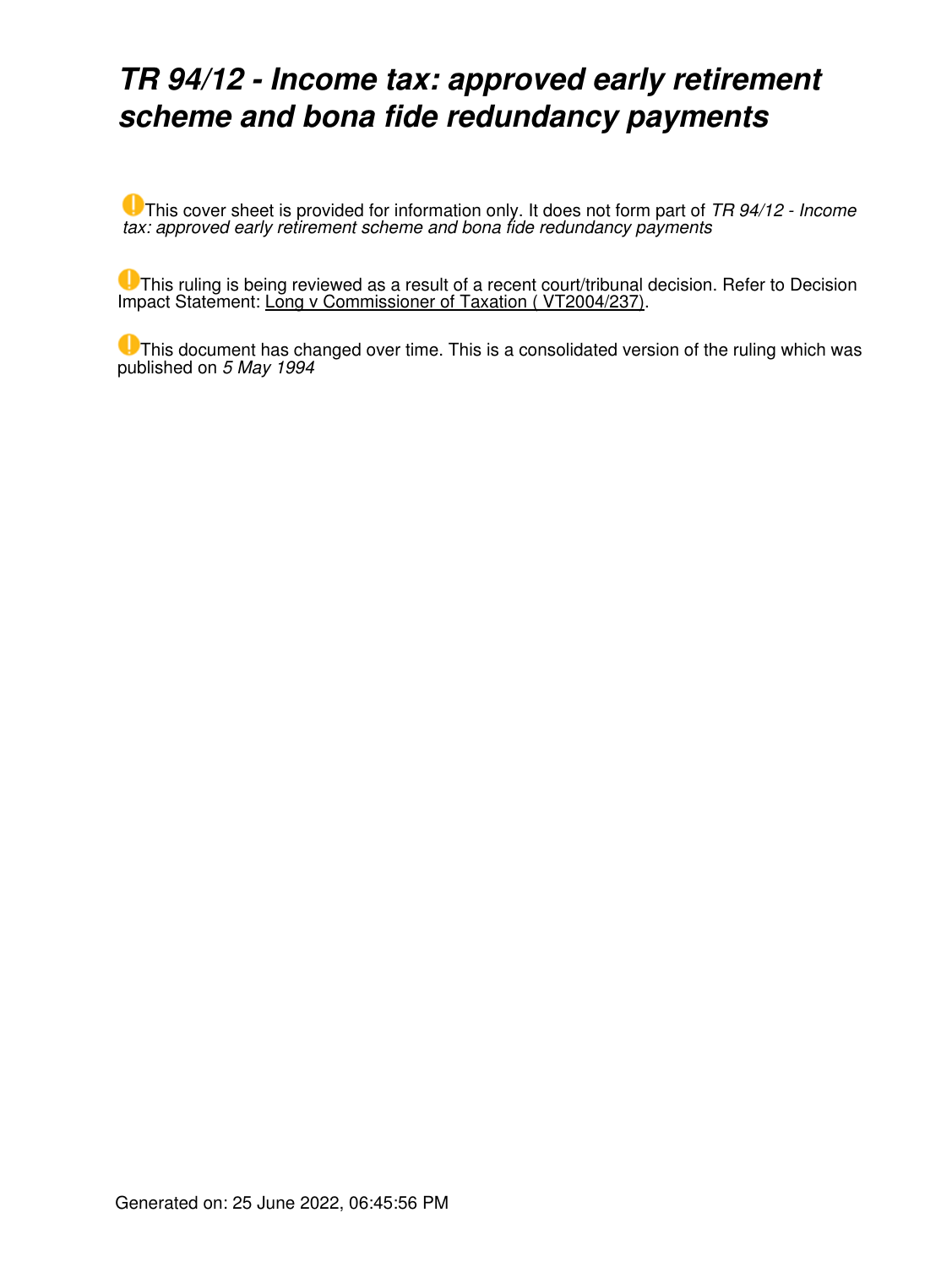

**Australian Taxation Office** 

FOI status may be released page 1 of 15

 Taxation Ruling **TR 94/12**

# **Taxation Ruling**

Income tax: approved early retirement scheme and bona fide redundancy payments

*This Ruling, to the extent that it is capable of being a 'public ruling' in terms of Part IVAAA of the Taxation Administration Act 1953, is a public ruling for the purposes of that Part. Taxation Ruling TR 92/1 explains when a Ruling is a public ruling and how it is binding on the Commissioner.*

*[Note: This is a consolidated version of this document. Refer to the Tax Office Legal Database (http://law.ato.gov.au) to check its currency and to view the details of all changes.]* 

# **What this Ruling is about**

1. This Ruling outlines the requirements for an approved early retirement scheme under section 27E of the *Income Tax Assessment Act 1936* and the conditions for a payment to qualify as a bona fide redundancy payment under section 27F of the Act.

2. Payments which come within the scope of section 27E or section 27F, together with invalidity payments (section 27G), represent the concessional component of an eligible termination payment (ETP). In addition, payments in respect of unused annual leave and unused long service leave made on termination of employment under an approved early retirement scheme or as a consequence of bona fide redundancy or invalidity qualify as *eligible assessable income* as defined in section 159S and consequently are taxed at a rate not exceeding 30% plus medicare levy.

3. This Ruling replaces Taxation Ruling IT 2286 which outlines the conditions for payments to qualify for concessional treatment as approved early retirement scheme payments or bona fide redundancy payments.

# **Ruling**

4. Payments made to employees who are made redundant or are retrenched, whether voluntarily or involuntarily, will generally qualify as approved early retirement scheme payments or bona fide redundancy payments.

**other Rulings on this topic IT 2255; IT 2490; IT 2620** 

| contents                                                                                                                                              | para |
|-------------------------------------------------------------------------------------------------------------------------------------------------------|------|
| What this Ruling is about                                                                                                                             | 1    |
| <b>Ruling</b>                                                                                                                                         | 4    |
| Approved early retirement<br>scheme payments                                                                                                          | 5    |
| Bona fide redundancy<br>payments                                                                                                                      | 8    |
| <b>Date of effect</b>                                                                                                                                 | 13   |
| <b>Explanations</b>                                                                                                                                   | 14   |
| Approved early retirement<br>schemes                                                                                                                  | 14   |
| Bona fide redundancy<br>payments                                                                                                                      | 34   |
| Requirements for approved<br>early retirement scheme<br>payments and bona fide<br>redundancy payments to<br>qualify for concessional tax<br>treatment | 45   |
| <b>Examples</b>                                                                                                                                       | 50   |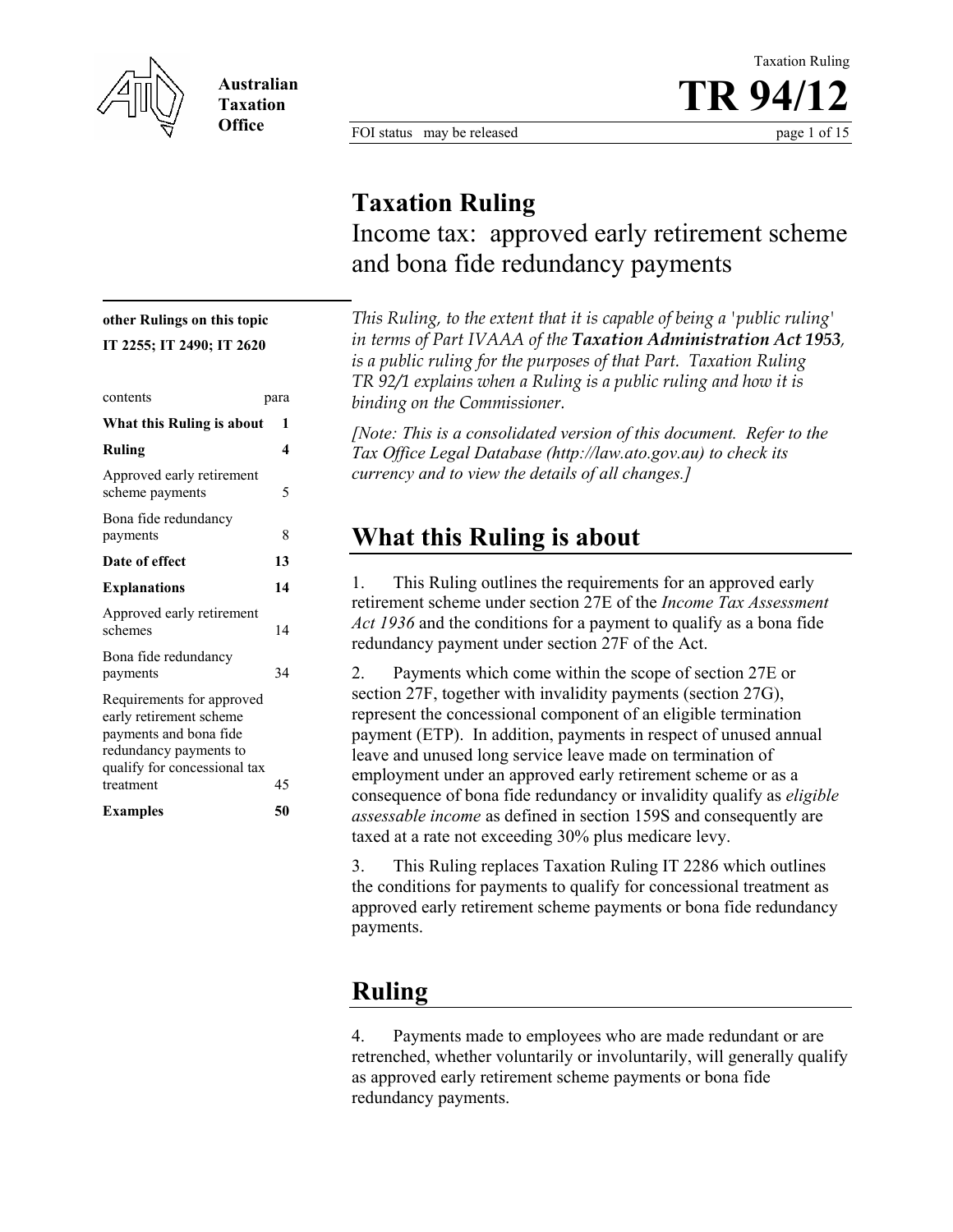#### **Approved early retirement scheme payments**

5. Payments made under voluntary redundancy packages usually qualify for concessional treatment under section 27E of the *Income Tax Assessment Act 1936*. That section applies to approved early retirement scheme payments. Three conditions need to be satisfied for a scheme to qualify as an approved early retirement scheme:

- the scheme must be offered to all employees within a class identified by the employer;
- the scheme must be entered into with a view to rationalising or re-organising the operations of the employer with an identified purpose in mind; and
- the scheme must be approved by the Commissioner prior to its implementation.

6. The Commissioner has a discretion to overlook any of these requirements in special circumstances. Special circumstances are taken to include circumstances where a scheme has not been approved in advance because, for example, there has been a delay in processing an application made for its approval or because the employer did not realise or was not aware of the implications of failing to seek approval for a scheme in advance.

7. A scheme will fail to satisfy the requirements of section 27E if the employer has an unlimited right of veto on the acceptance of applications under the scheme. If the employer has an unlimited right of veto he or she can effectively choose which employees are to be made redundant. Employees who are made redundant in these circumstances are usually being retrenched because their jobs have been abolished and payments they receive may qualify for concessional treatment as bona fide redundancy payments under section 27F. However, if the employer has a limited right of veto which is outlined under the terms and conditions of the scheme, the scheme will usually qualify as an approved early retirement scheme.

#### **Bona fide redundancy payments**

8. Payments made under redundancy packages will qualify for concessional treatment under section 27F if an employee is dismissed by reason of his or her bona fide redundancy.

9. Dismissal carries with it the concept of involuntary (on the employee's part) termination of employment and will ordinarily be instigated by the employer. The involuntary nature of dismissal does not prevent the employer, with a view to maintaining industrial harmony and minimising the disruption to employees, from seeking expressions of interest from those employees who would like to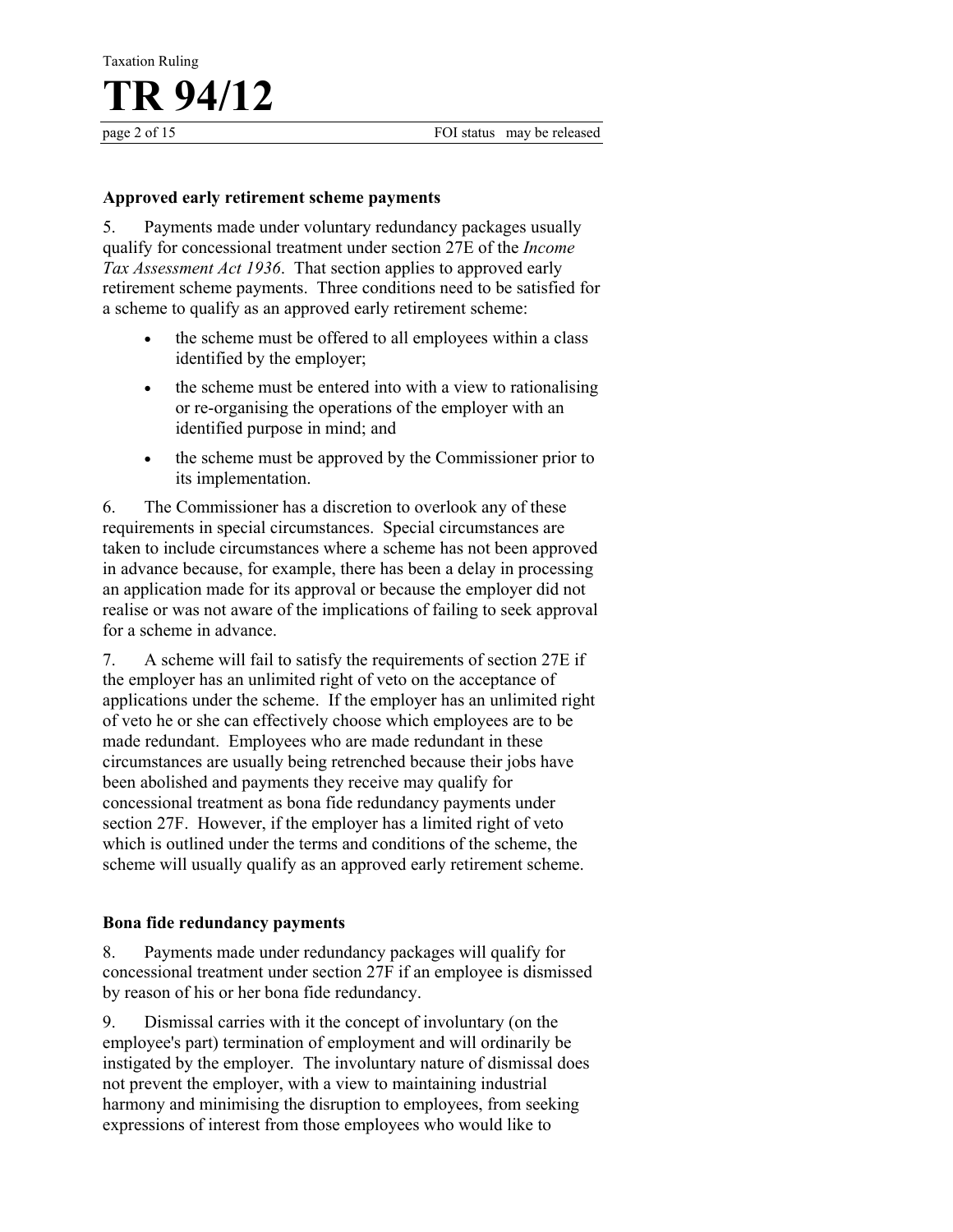FOI status may be released page 3 of 15

accept a redundancy package. It simply means that the employer ultimately decides that the number of staff positions will be reduced and determines which employees will actually be made redundant.

10. The seeking of expressions of interest in a bona fide redundancy situation are different from the acceptance of offers made under an approved early retirement scheme. An expression of interest in a bona fide redundancy situation does not necessarily result in the dismissal of the employee. While the employer will undoubtedly take any expressions of interest into account when he or she is considering which employees are to be dismissed, ultimately it is the employer who decides which employees will actually be dismissed. The acceptance of an offer under an approved early retirement scheme, on the other hand, will usually result in the termination of the employee's employment in accordance with the scheme. In this case the decision to terminate employment is made by the employee.

11. Dismissal also includes the notion of constructive dismissal. Constructive dismissal arises if the employer places an employee in a position where he or she has little option but to tender his or her resignation.

12. Redundancy can be described as the situation where an employer no longer requires employees to carry out work of a particular kind or to carry out work of a particular kind at the same location. Redundancy refers to a job becoming redundant and not to an employee becoming redundant. An employee's job is considered to be redundant if:

- an employer has made a definite decision that the employer no longer wishes the job the employee has been doing to be done by any one;
- that decision is not due to the ordinary and customary turnover of labour;
- that decision led to the termination of the employee's employment; and
- that termination of employment is not on account of any personal act or default of the employee.

# **Date of effect**

13. This Ruling applies to years commencing both before and after its date of issue. However, the Ruling does not apply to taxpayers to the extent that it conflicts with the terms of a settlement of a dispute agreed to before the date of issue of the Ruling (see paragraphs 21 and 22 of Taxation Ruling TR 92/20).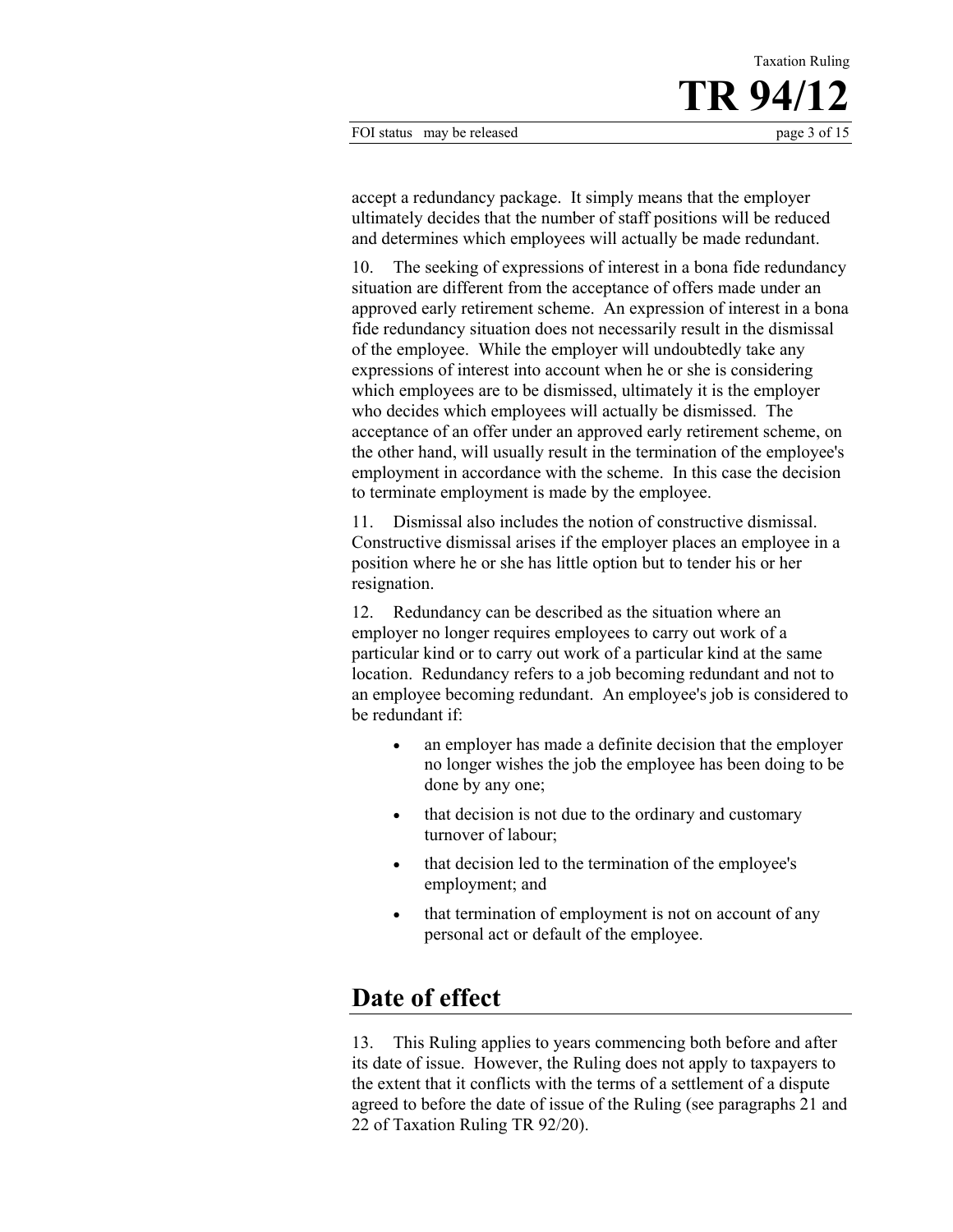# **Explanations**

**TR 94/12**

#### **Approved early retirement schemes**

14. Three conditions must be satisfied for a scheme to qualify as an approved early retirement scheme. Those conditions are:

- the scheme must be offered to all employees within a class identified by the employer (paragraph  $27E(1)(a)$ );
- the scheme must be entered into with a view to rationalising or re-organising the operations of the employer with an identified purpose in mind (paragraph  $27E(1)(b)$ ); and
- the scheme must be approved by the Commissioner prior to its implementation (paragraph 27E(1)(c)).

### *Class of employees to whom the scheme is offered*

15. The first condition for an approved early retirement scheme is that it must be offered to all employees within one of the categories specified in subparagraphs  $27E(1)(a)(i)$  to (v). The acceptable categories of employees are:

- all of the employees of the employer;
- all employees of a particular age;
- all employees with a particular occupational skill;
- all employees with a particular occupational skill and of a particular age; or
- all employees in a class of employees approved by the Commissioner.

16. If the early retirement scheme is not offered to a class of employees within one of the specific categories, those employees may come within a special class approved by the Commissioner. Consistent with the specific categories of employees, the Commissioner will have regard to the nature of the rationalisation or re-organisation of the operations of the employer when giving consideration to approving a class of employees.

17. The purpose of the requirement to identify a class of employees is to ensure that the scheme is not limited to a few selected employees. However, the number of employees concerned is not usually relevant. For example, all of a small number of employees in one location might be offered early retirement as an alternative to dismissal or transfer to the place of employment of the majority of the employer's employees. Those employees would usually be approved by the Commissioner as constituting a class of employees for these purposes.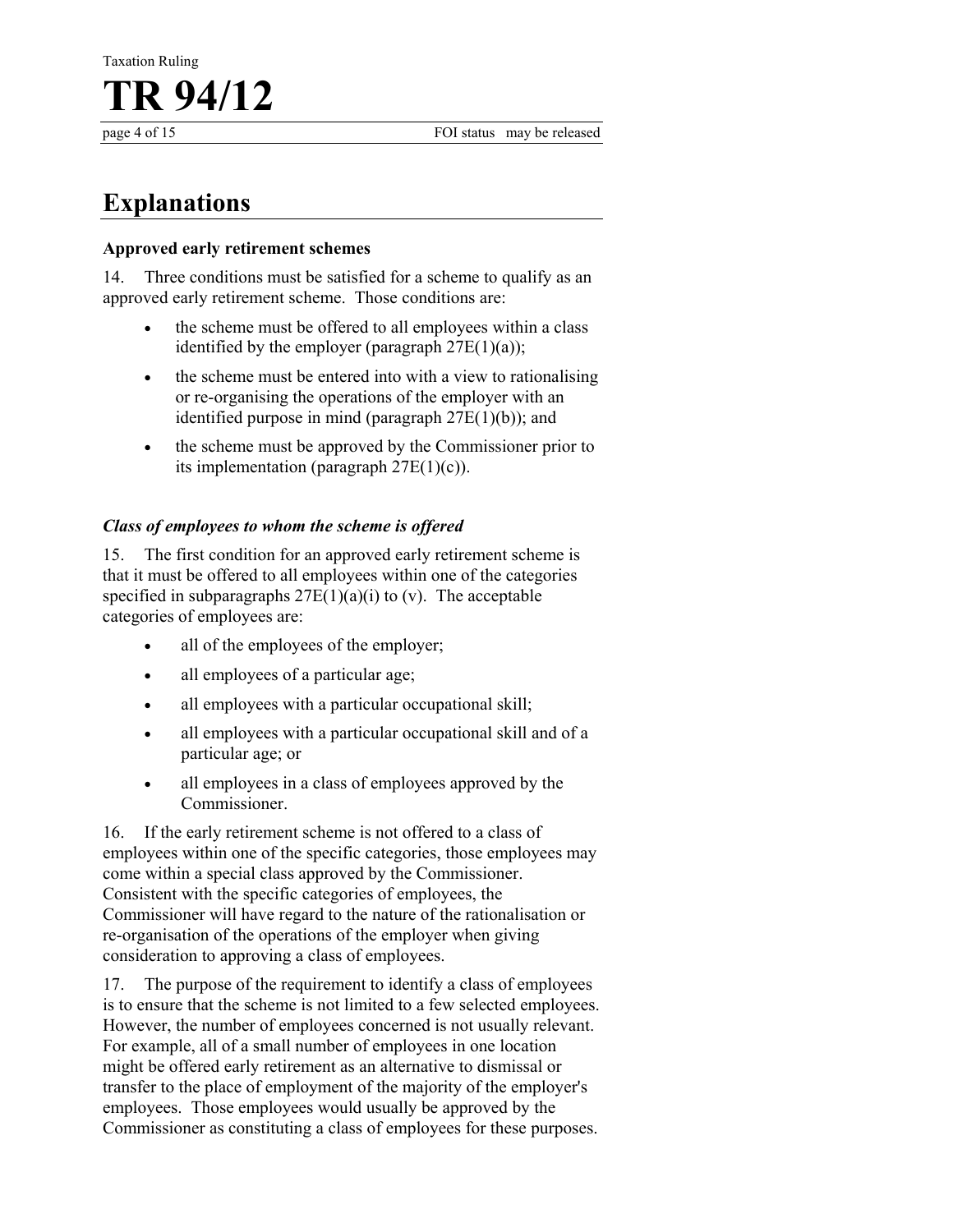18. On the other hand, an offer of early retirement to a very narrow range of employees (for example, those occupying the position of executive director) would not, in ordinary circumstances, constitute a sufficiently wide class of employees having regard to the fact that an approved early retirement scheme should not be restricted to a select few employees. In any event, such a limited early retirement offer would be unlikely to satisfy the requirements of paragraph 27E(1)(b).

19. In addition, an early retirement scheme will not satisfy the requirements of paragraph  $27E(1)(a)$  if, in light of the terms and conditions of the scheme (particularly the basis on which participation is available) and the way in which it is to be implemented, the scheme is directed mainly at ensuring the retirement of employees who are inefficient. In this context, the fact that employees do not possess relevant technical skills (for example, because of technological advances in their industry) is not of itself to be taken as representing inefficiency.

20. In some cases an employer ostensibly offers an option of early retirement to all employees in one of the relevant categories but retains the right to refuse an application for early retirement in certain circumstances. A common example is if early retirements are restricted by number to the surplus positions arising from a rationalisation or re-organisation of the employer's operations. In other cases employers have, under the terms of the scheme, a right of veto on applications by key personnel who cannot readily be replaced and whose loss would impair the efficiency of the employer's business operations.

21. In considering such cases, it should be kept in mind that section 27E is intended to provide a concession for employees who retire under genuine early retiring arrangements, as opposed to employees who are retrenched (in which case section 27F may apply to provide a similar concession). If an employer has found it necessary to reduce staff numbers or to alter the make-up of the work force following a rationalisation or re-organisation of it's operations, the employer will often implement an early retirement scheme as an alternative to retrenchments in order to maintain industrial harmony. The existence of conditions on the acceptance of early retirement applications will not, therefore, necessarily cause an otherwise acceptable scheme to be rejected.

22. However, if an employer retains an unlimited right of veto on acceptance of applications the scheme will not, as a general rule, be approved. On the other hand, if a right of veto is clearly expressed under the terms and conditions of the scheme as being limited in an acceptable way (such as ensuring that the scheme does not result in the retirement of all employees in particular key areas to the detriment of the employer's operations) the scheme will be approved.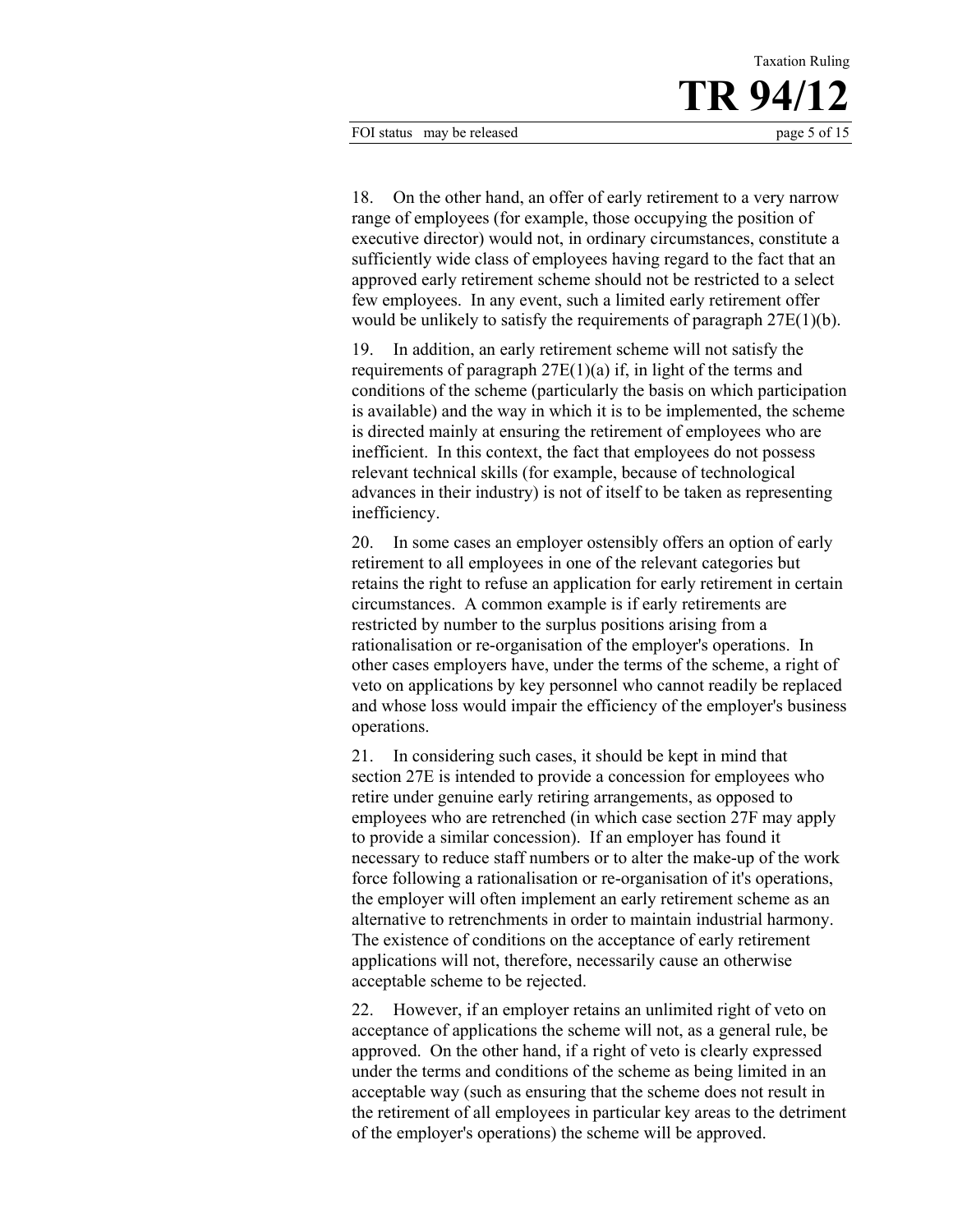23. If a scheme has been approved on the basis that a veto will have limited application (as expressed under the terms and conditions of the scheme) and that veto is exercised in a way that is inconsistent with its stated purpose or the stated purpose for which the scheme was implemented, approval of the scheme will be withdrawn.

## *Purpose of implementing the scheme*

24. The second condition for approval of an early retirement scheme is that the scheme must be implemented by the employer with a view to rationalising or re-organising the operations of the employer with an objective of the type mentioned in subparagraphs  $27E(1)(b)(i)$  to (vi) in mind. Acceptable objectives of the scheme are:

- the replacement of employees possessing a particular occupational skill with those possessing a different skill;
- the replacement of employees of a particular age or ages (not less than 55 years) with younger employees;
- the cessation of, or the reduction in output of, the whole or part of the employer's operations;
- the relocation of the whole or part of the employer's operations;
- the introduction of new technology, processes or systems or productivity increases; or
- any other change to the employer's operations or to the nature of the employer's work force approved by the Commissioner.

25. Section 27E does not extend to early retiring arrangements that are part and parcel of the employees' ordinary terms of employment. For instance, some employers have as part of their ordinary conditions of employment arrangements that give employees an option to retire before attaining what might be regarded as the normal retiring age of 65. Retirees under such arrangements would usually be replaced by employees of a younger age as subparagraph  $27E(1)(b)(ii)$ envisages. However, such arrangements are not early retirement schemes of the type contemplated by section 27E because they fail the test that they are for the purpose of the rationalisation or reorganisation of the employer's operations.

26. That is not to say that an employer who has instituted such arrangements could not, with a view to achieving a specific short-term objective connected with a rationalisation or re-organisation of its operations, implement a separate approved early retirement scheme offering early retirement to those employees who have passed the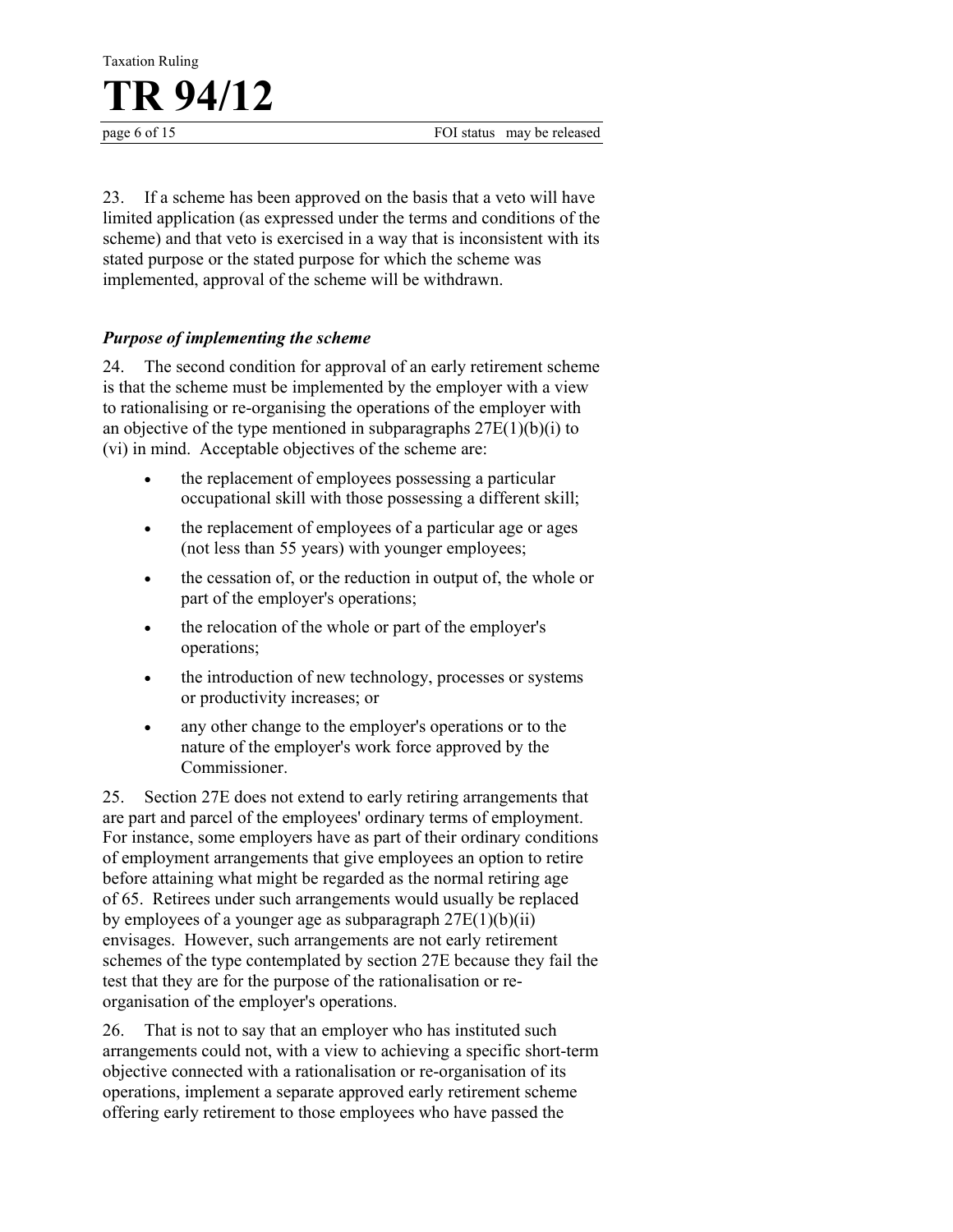FOI status may be released page 7 of 15

**TR 94/12**

Taxation Ruling

optional retirement age on a basis more advantageous than for the ordinary retirement available to them at that time.

27. Although the nature of the rationalisation or re-organisation of the employer's operations might not fit within one of the specific objectives identified in subparagraphs  $27E(1)(b)(i)$  to (v), they may still be implemented with a view to a restructuring, of some kind, of the work force or the operations of the employer. For example, an employer may decide that employee numbers are excessive having regard to seasonal variations in the level of operations and, to effect a suitable reduction in numbers, the employer might offer all employees an early retirement incentive. Such an objective would be consistent with the specifically identified objectives for rationalisation or reorganisation and could form the basis of approval of the employer's early retirement scheme.

28. A common feature of most early retirement schemes is that the offer of early retirement remains open only for a specified period (usually not in excess of 12 months) connected with the rationalisation or re-organisation objective. If there is no period specified or the period specified is excessive, the scheme will be subjected to careful scrutiny. However, provided the employer has a specific objective of rationalisation or re-organisation that is to be attained, the scheme will be approved if the early retirement option remains open to employees until the desired objective is achieved.

## *Approval by the Commissioner*

29. The final requirement for qualification as an approved early retirement scheme is that the scheme be approved by the Commissioner before it is implemented.

#### *Commissioner's discretion under subsection 27E(2)*

30. Subsection 27E(2) allows the Commissioner to overlook the failure to comply with any of the three conditions if special circumstances exist in relation to the scheme. Special circumstances include circumstances where:

- a scheme is implemented before approval has been obtained because, for example, there has been a delay in processing an application made for its approval; or
- a scheme is implemented without approval because the employer did not realise that section 27E could affect the income tax treatment of payments made under the scheme.

31. However, if an employer has implemented a scheme and represented it to employees as being an approved scheme even though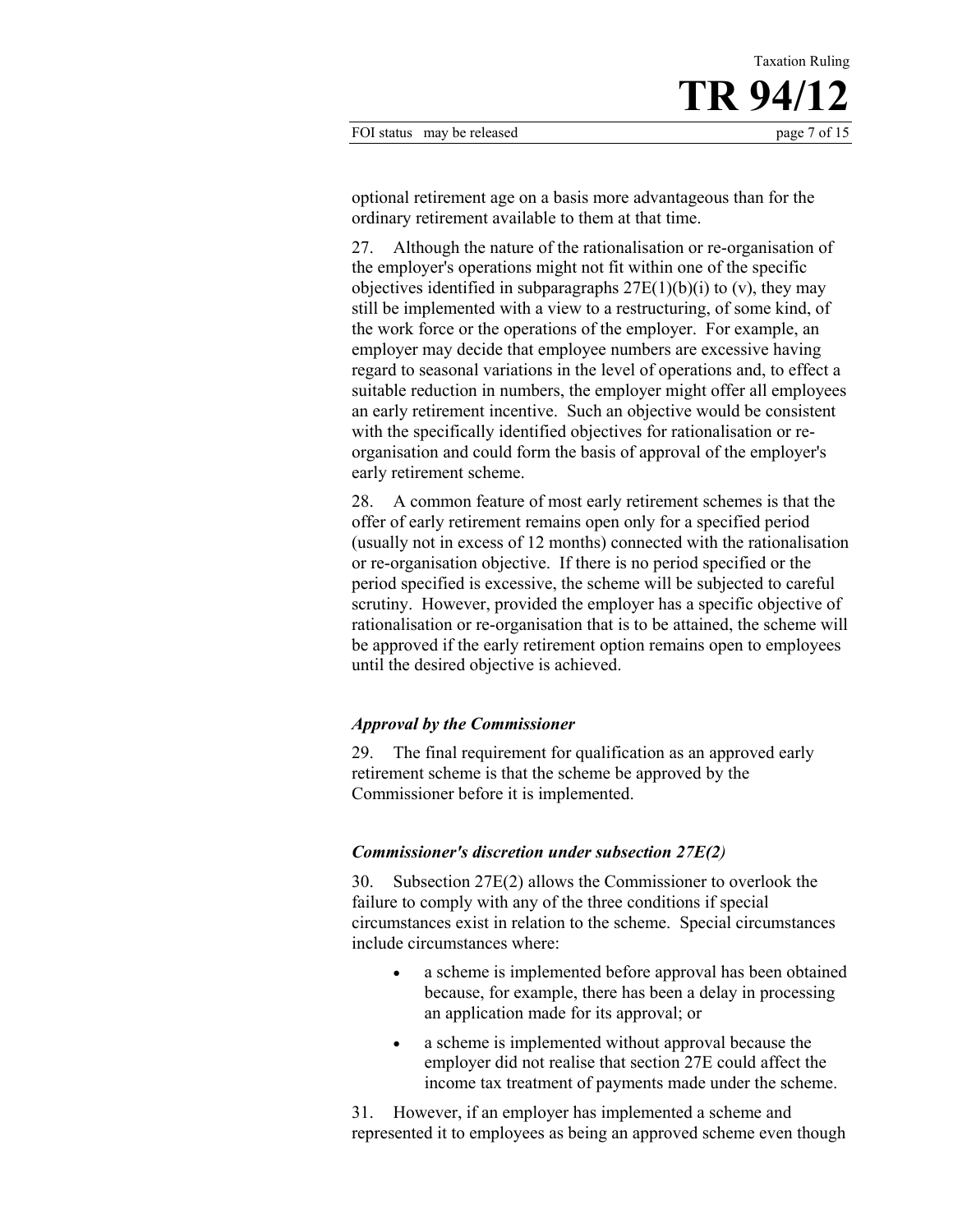Taxation Ruling **TR 94/12**

approval had not been sought, subsection 27E(2) will not apply unless other extenuating circumstances exist. The fact that a scheme has already been implemented is not, of itself, to be taken as constituting a special circumstance.

## *Application for approval of schemes*

32. Applications for approval of early retirement schemes should be sent to the Taxation Office at which the employer lodges income tax returns. If an employer is not required to lodge income tax returns, applications should be sent to the Taxation Office in the capital city of the State in which the relevant operations of the employer are carried on. If the operations are carried on in more than one State, they should be sent to the Taxation Office in the capital city of the State in which the employer resides or, in the case of a company, has its place of central management and control.

33. Documentation and information accompanying an application should include:

- (a) Category of employees:
	- a description of the class of employees to whom the scheme will be offered;
	- any advice or information regarding the scheme given by the employer to employees;
	- details of any veto on applications for early retirement under the scheme; and
	- details of relevant industrial agreements or awards.
- (b) Purpose of scheme:
	- an outline of the purpose for implementing the scheme;
	- the terms and conditions applying under the scheme; and
	- the period the scheme will remain open to employees.
- (c) Other information:
	- details of payments made to employees who accept an offer under the scheme; and
	- the normal retirement age for employees.

#### **Bona fide redundancy payments**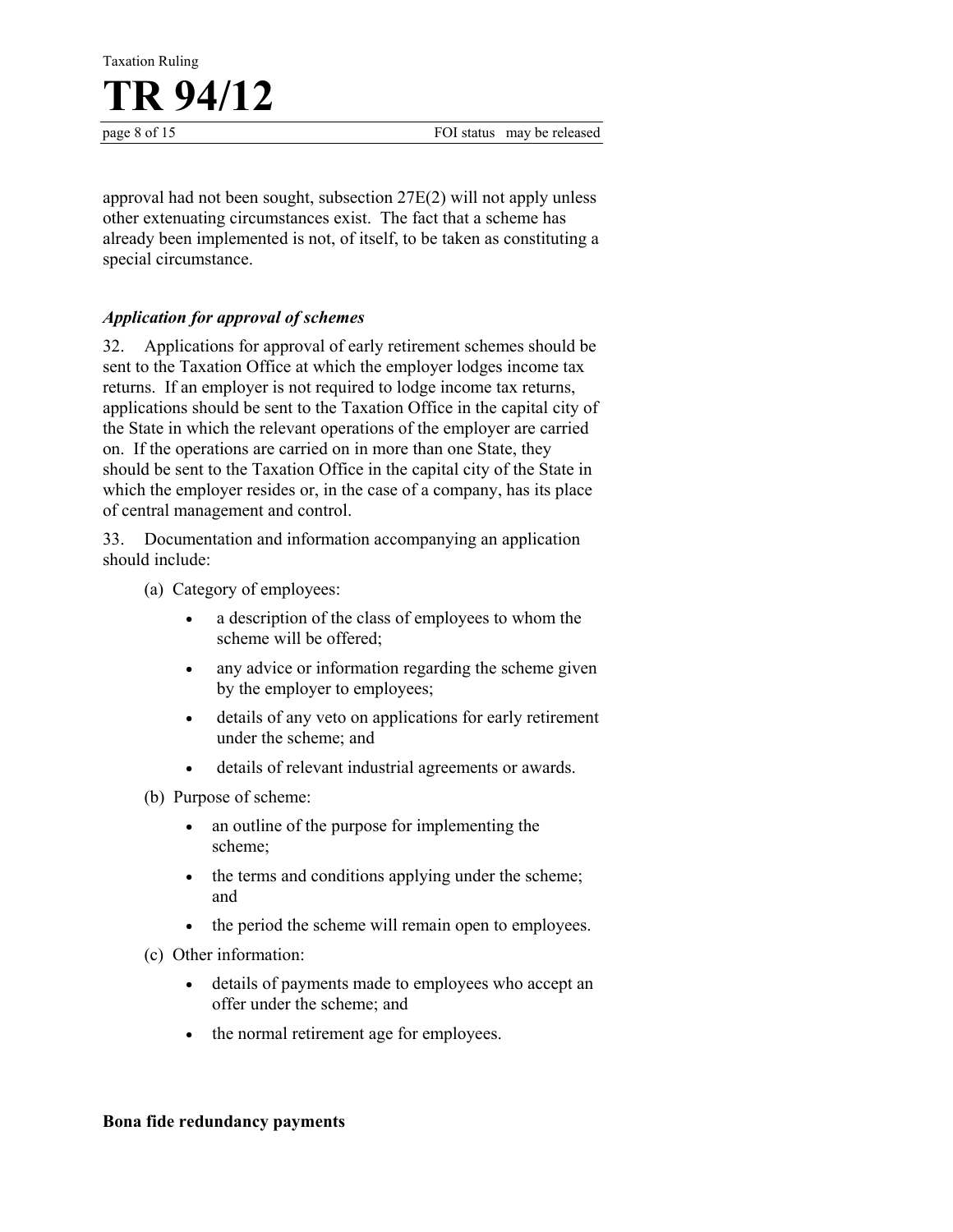34. Redundancy arrangements do not have to be approved in advance for bona fide redundancy payments to qualify for concessional taxation treatment under section 27F. The one test to be satisfied for a payment to qualify as a bona fide redundancy payment is that the taxpayer was dismissed by reason of his or her bona fide redundancy.

#### *Meaning of dismissal*

35. *Dismissal* carries with it the concept of the involuntary (on the employee's part) termination of employment. That is, the termination of an employee's employment will usually be instigated or initiated by the employer.

36. It will often be the case that an employee will agree to be dismissed. For instance, if the employer decides that the number of employee positions has to be reduced, in the interests of maintaining industrial harmony and minimising disruption to employees, he or she may consult with and seek expressions of interest from those employees who wish to accept a redundancy package. The fact that the employees who are dismissed by the employer volunteer to accept the redundancy package does not change the character of the termination of employment as a dismissal. The point is that the decision to terminate employment is ultimately that of the employer. The termination of employment will be a dismissal because it is instigated or initiated by the employer rather than the employee.

37. Consultation between the employer and affected employees when an employer is implementing a redundancy process merely reflects prudent industrial practice. The Full Bench of the Australian Conciliation and Arbitration Commission referred to the need for consultation as being a necessary part of the redundancy process when formulating general standards relating to redundancy in the *Termination, Change and Redundancy Case* (1984) 8 IR 34; (1984) 294 CAR 175 and the *Termination, Change and Redundancy Case; Supplementary Decision* (1985) 9 IR 115; (1984) 295 CAR 673. The Full Bench indicated that if an employer has made a definite decision which may lead to an employee's job becoming redundant, the employer must hold discussions with the employees and unions concerned. The discussions should take place as soon as practicable after the decision has been made. They should cover any reasons for the proposed terminations, measures to avoid or minimise the terminations and measures to mitigate any adverse effects of the terminations on the employees concerned.

38. The consultative process which is undertaken in a bona fide redundancy process is different to the offer made to a class of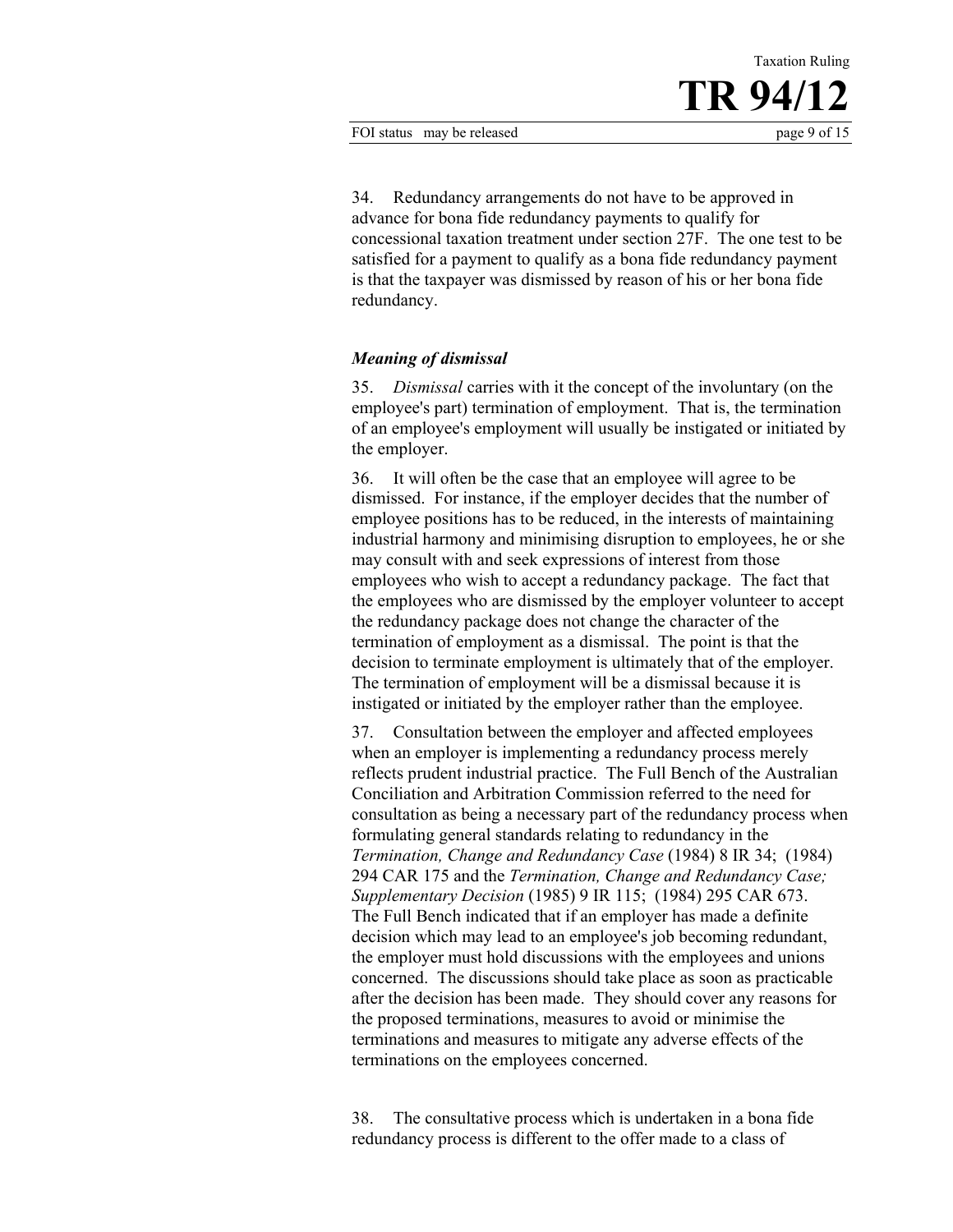

employees when implementing an approved early retirement scheme. In a bona fide redundancy situation, the employer merely seeks expressions of interest from those employees who would like to accept a redundancy package. Unlike the acceptance of an offer under an approved early retirement scheme, that expression of interest does not necessarily result in the termination of the employee's employment. While the employer will undoubtedly take any expressions of interest into account when he or she is considering which employees are to be dismissed, ultimately it is the employer who decides which employees will actually be dismissed.

39. Under an approved early retirement scheme, on the other hand, the employer makes an offer to a class of employees. If that offer is accepted by an employee, the employee's employment will be terminated in accordance with the scheme. In this case the decision to terminate employment is made by the employee.

#### *Constructive Dismissal*

40. Dismissal also includes the notion of constructive dismissal. Constructive dismissal arises if an employer places an employee in a position in which the employee has little option but to tender his or her resignation. For example, an employer may be reducing the size of his or her operations and may offer a voluntary redundancy package to a selected employee. If the employee refuses the offer he or she may be forced to accept another position which may not be commensurate with his or her qualifications and experience or may involve a lower level of remuneration. Alternatively, the employee may consider that if he or she does not accept the package, he or she will be dismissed without the benefits available under the package. The termination of employment in these circumstances would amount to constructive dismissal.

#### *Meaning of redundancy*

41. Redundancy can be described as the situation where an employer no longer requires employees to carry out work of a particular kind or to carry out work of a particular kind at the same location. Bray CJ in *R v. The Industrial Commission of South Australia; ex parte Adelaide Milk Supply Co-operative Ltd & Ors* (1977) 44 SAIR 1202 at page 1205; (1977) 16 SASR 6 at page 8 defined redundancy as follows:

"... a job becomes redundant when an employer no longer desires to have it performed by anyone. A dismissal for redundancy seems to be a dismissal, not on account of any act or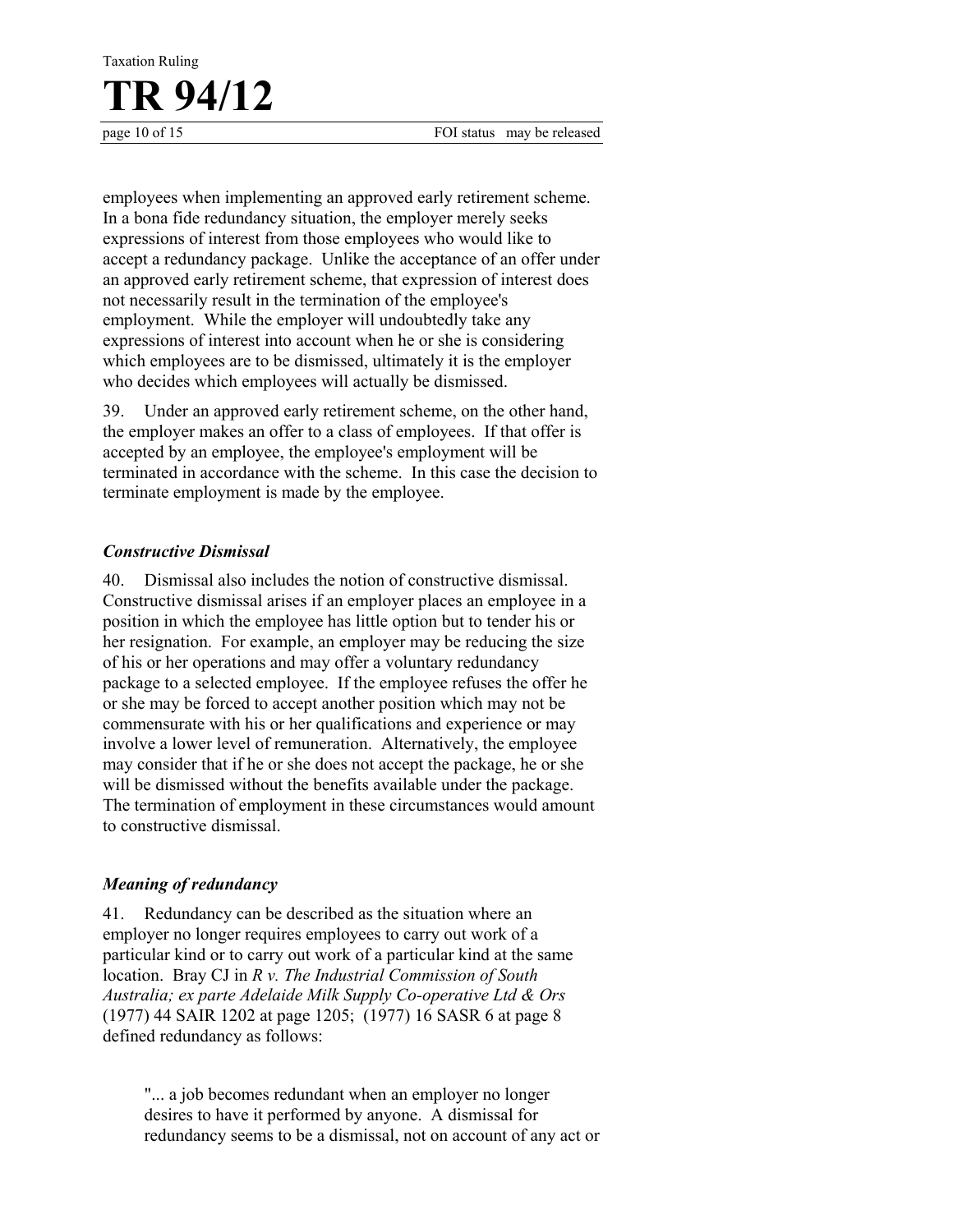default of the employee dismissed or any consideration peculiar to him, but because the employer no longer wishes the job the employee has been doing to be done by anyone."

42. Redundancy refers to a job becoming redundant and not to an employee becoming redundant (*Short v F W Hercus Pty Ltd* (1993) 40 FCR 511; (1993) 46 IR 128; (1993) 35 AILR 151). An employee's job is considered to be redundant if:

- an employer has made a definite decision that the employer no longer wishes the job the employee has been doing to be done by any one;
- that decision is not due to the ordinary and customary turnover of labour;
- that decision led to the termination of the employee's employment; and
- that termination of employment is not on account of any personal act or default of the employee.

43. It follows that redundancy is a situation where the dismissal of an employee is not caused by any consideration peculiar to the employee. In some cases, redundancy arrangements may have a purpose similar to those mentioned in subparagraphs (i) to (v) of paragraph 27E(1)(b). Redundancy does not, however, extend to a situation where an employee is dismissed for personal or disciplinary reasons or because the employee was inefficient.

44. Generally, the bona fide redundancy of an employee will be evidenced by the accompanying dismissal of other employees of the employer in similar occupational groups, although the number of employees concerned is not, of itself, necessarily significant. If a dismissed employee is replaced by another employee with a similar occupational skill, it is likely that the employee was dismissed for reasons other than bona fide redundancy.

### **Requirements for approved early retirement scheme payments and bona fide redundancy payments to qualify for concessional tax treatment**

45. The requirements (contained in sub-sections  $27E(4)$  and  $27F(1)$ ) for a payment to qualify as an approved early retirement scheme payment or a bona fide redundancy payment can be summarised as follows:

(a) there must be an ETP made in relation to the taxpayer: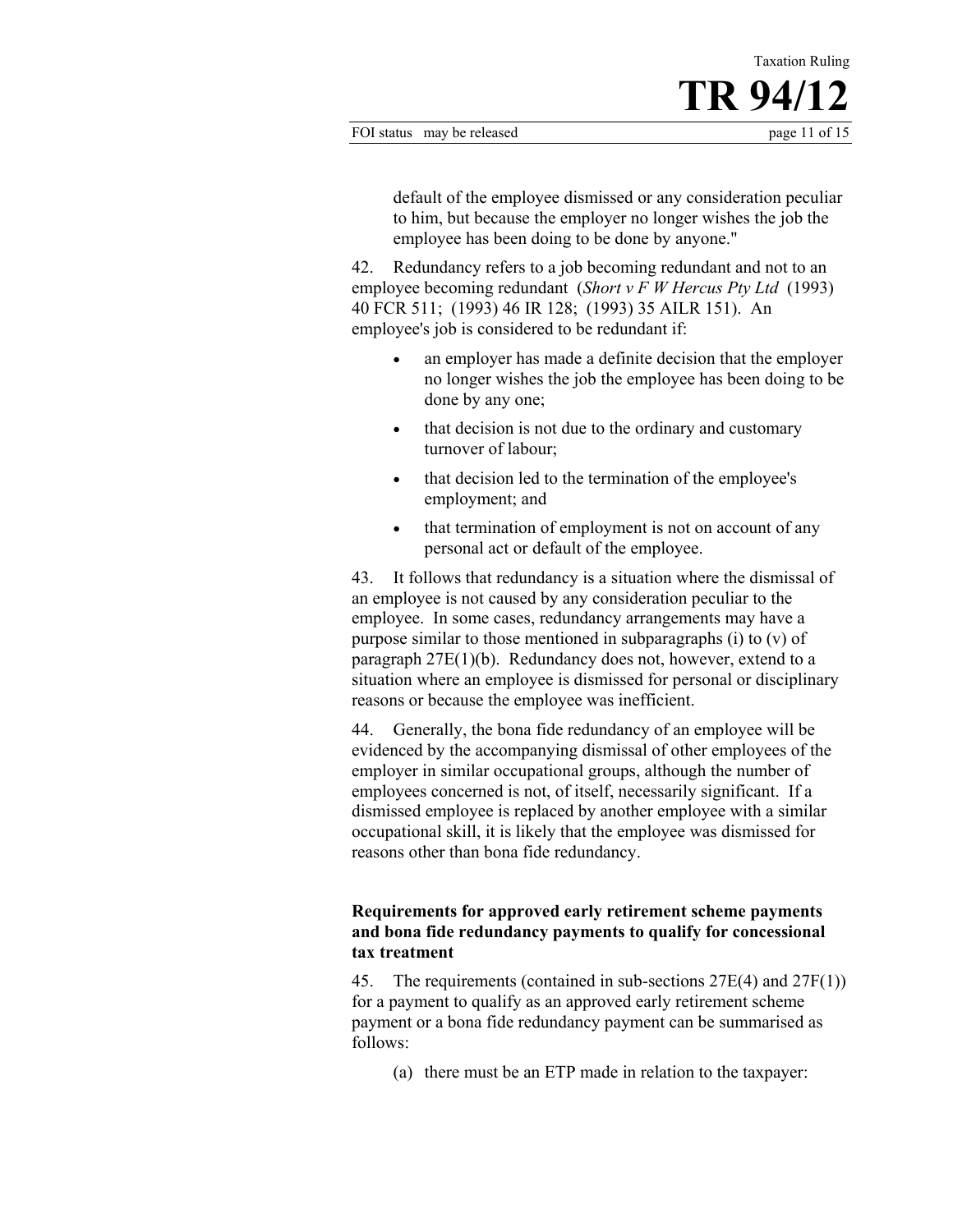- in consequence of the taxpayer's employment being terminated under an approved early retirement scheme; or
- in consequence of the taxpayer being dismissed from employment because of his or her bona fide redundancy;
- (b) the time of termination or dismissal must be before:
	- the date on which the taxpayer attained age 65; or
	- such earlier date on which the taxpayer's employment would necessarily have had to terminate under the terms of employment because of the taxpayer attaining a certain age or completing a certain period of service;
- (c) if the taxpayer and employer were not at arm's length in relation to the termination of employment, the amount of the ETP must not be greater than the amount that could reasonably be expected to have been paid if the parties had been at arm's length; and
- (d) there must not be, at the termination time, any agreement between the taxpayer and employer, or between the employer and another person, to employ the taxpayer after that time.

46. Generally speaking, so much of an ETP received by a taxpayer under an approved early retirement scheme or as a consequence of bona fide redundancy that exceeds the amount that could reasonably be expected to have been received on ordinary termination of employment at the same time qualifies for concessional tax treatment. Typical examples of the types of payment which qualify as approved early retirement scheme payments or bona fide redundancy payments include:

- four weeks pay in lieu of notice;
- severance payments of 2 weeks pay for each year of completed service; and
- a lump sum gratuitous payment.

47. Payments of unused leave entitlements and payments from a superannuation fund do not ordinarily qualify as approved early retirement scheme payments or bona fide redundancy payments.

48. Currently only 5% of any amount which qualifies as a concessional component of an ETP is included in a taxpayer's assessable income. From 1 July 1994 the amount that will qualify for concessional treatment will be limited to a maximum of \$4 000 plus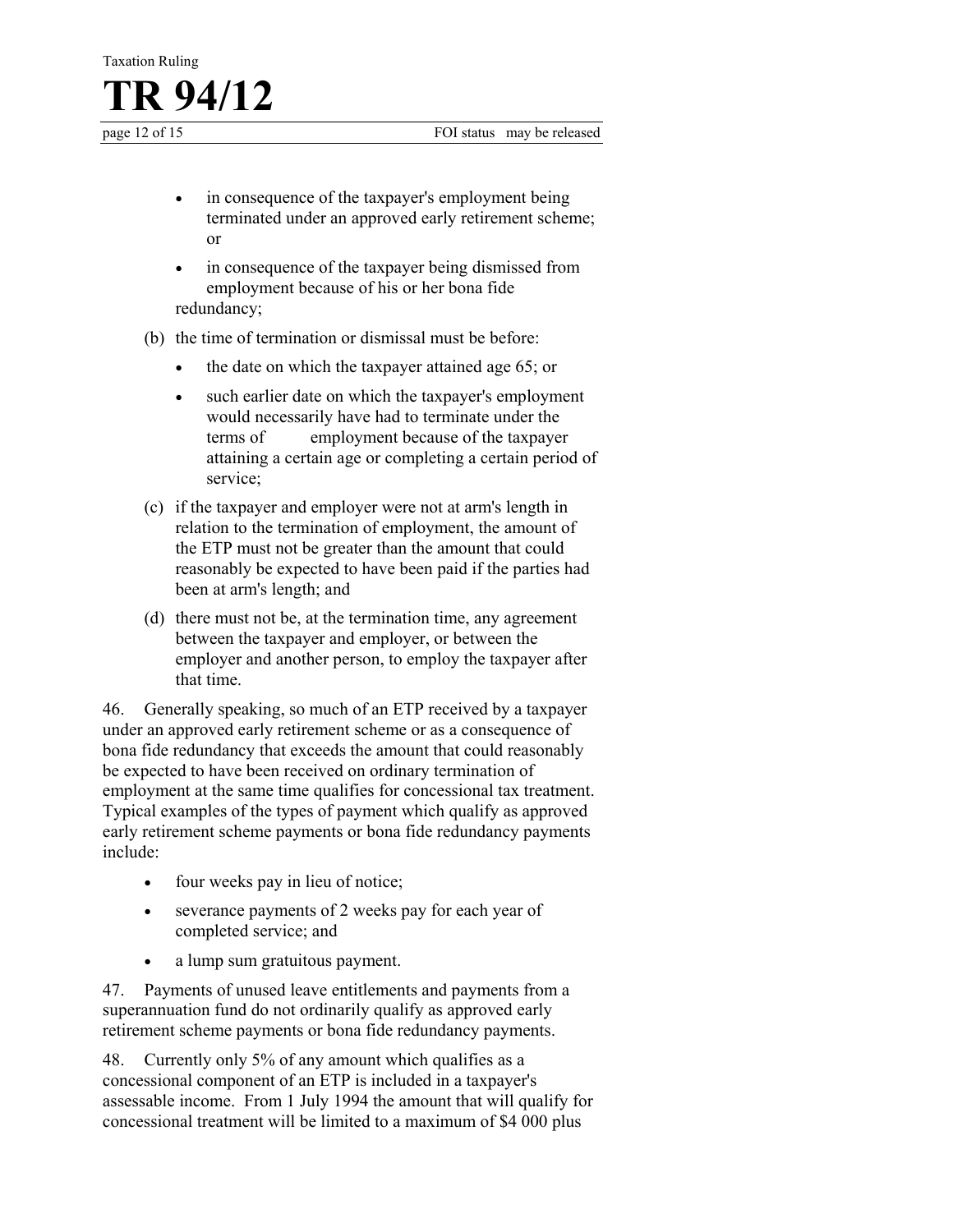\$2 000 for each completed year of service. These amounts will be indexed by movements in average weekly ordinary times earnings.

49. Payments made in respect of unused annual leave on termination of employment under an approved early retirement scheme or as a consequence of bona fide redundancy are included in the employees' assessable income in full and subject to tax at a rate not exceeding 30% plus medicare levy. Similarly, the post-15 August 1978 component of payments made in respect of unused long service leave on termination of employment under an approved early retirement scheme or as a consequence of bona fide redundancy are included in the employee's assessable income in full and subject to tax at a rate not exceeding 30% plus medicare levy.

# **Examples**

### *Example 1*

50. Yarran Pty Ltd needs to substantially reduce its staff numbers because of a reduction in the size of its operations. It offers a redundancy package to all employees. Prior to the implementation of the scheme Yarran Pty Ltd sought approval for an approved early retirement scheme. The scheme meets the requirements of section 27E and therefore approval as an approved early retirement scheme is granted.

51. The ETP paid over and above the amount paid on ordinary retirement by Yarran Pty Ltd to employees who accept the redundancy package will qualify as approved early retirement scheme payments and will therefore receive concessional tax treatment. Payments in respect of unused annual leave and the post-15 August 1978 component of payments in respect of unused long service leave will be included in the employee's assessable income in full and subject to tax at a rate not exceeding 30% plus medicare levy.

## *Example 2*

52. Finbar Enterprises is reducing the size of its operations so that a number of employee positions will no longer be required. It decides to implement a redundancy process and dismiss a number of employees equivalent to the number of positions that are being made redundant. With a view to maintaining industrial harmony, Finbar Enterprises enters into discussions with the employees about the redundancy process and seeks expressions of interest from those employees who would like to receive a redundancy package. Following those discussions Finbar Enterprises dismisses the selected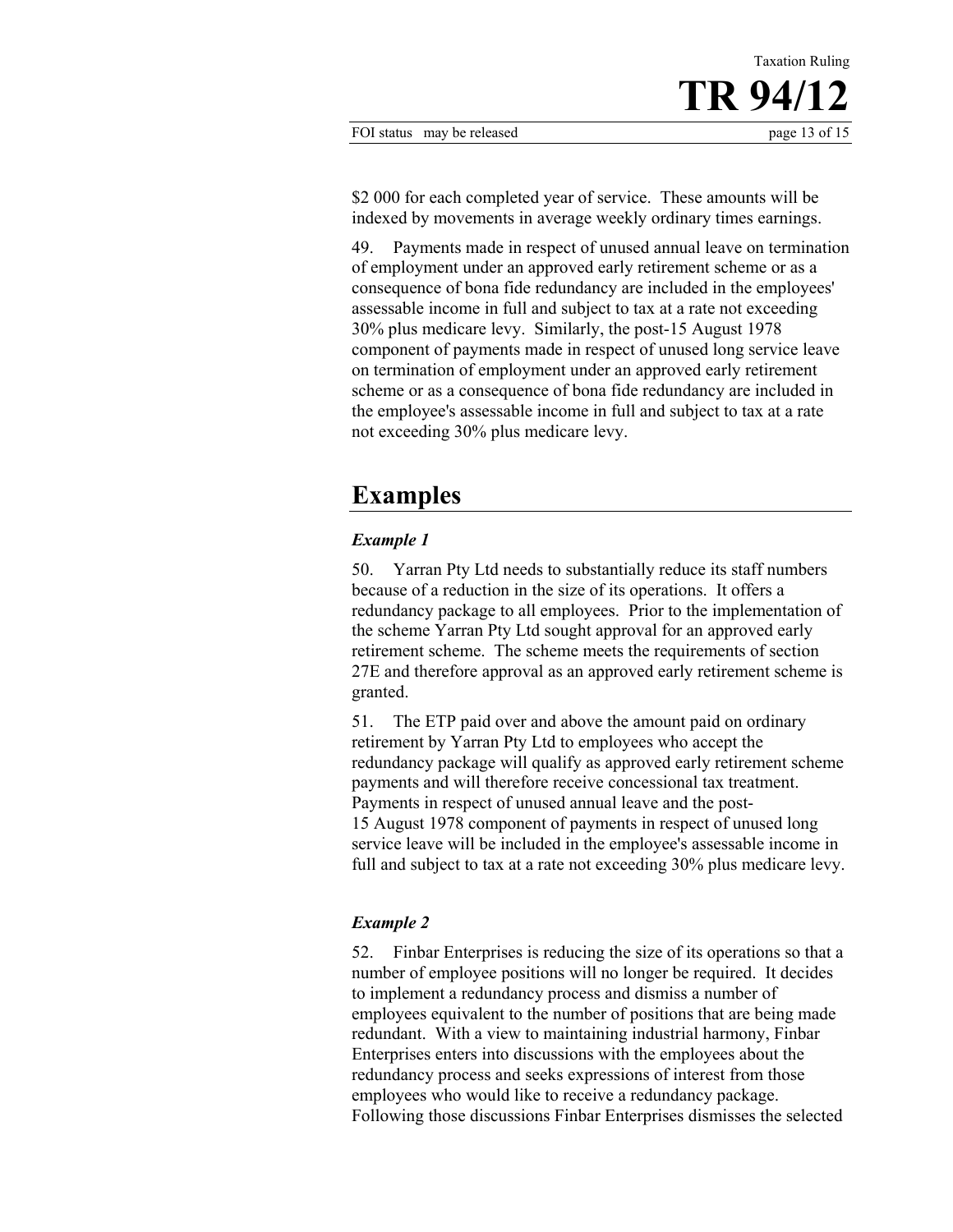

number of employees. Most of the dismissed employees had expressed an interest in receiving a redundancy package.

53. The ETP paid over and above the amount paid on ordinary retirement by Finbar Enterprises to employees who are dismissed in these circumstances will qualify as bona fide redundancy payments in terms of section 27F and will therefore receive concessional tax treatment. Payments in respect of unused annual leave and the post-15 August 1978 component of payments in respect of unused long service leave will be included in the employee's assessable income in full and subject to tax at a rate not exceeding 30% plus medicare levy.

## *Example 3*

54. Chloe works as an accountant for Misty Pty Ltd. Misty Pty Ltd decides to engage a professional accounting firm and, consequently, Chloe's job becomes redundant. Misty Pty Ltd offers Chloe a job as a courier with reduced remuneration. Chloe considers that a job as a courier is not commensurate with her qualifications and experience and is concerned about receiving a lower level of remuneration. Consequently, Chloe decides to resign.

55. Chloe's resignation in these circumstances amounts to a constructive dismissal. As her job as the company's accountant has been made redundant, any ETP she receives over and above her ordinary entitlements from Misty Pty Ltd will qualify as a bona fide redundancy payment in terms of section 27F and will therefore receive concessional tax treatment. Any payment Chloe receives in respect of unused annual leave and the post-15 August 1978 component of any payment she receives in respect of unused long service leave will be included in her assessable income in full and subject to tax at a rate not exceeding 30% plus medicare levy.

**Commissioner of Taxation** 

31 March 1994

ISSN 1039 - 0731

ATO references NO 93/4562-1 BO

FOI index detail *reference number*  I 1014217

Price \$1.50

Previously released in draft form as TD 93/D121; TR 93/D45